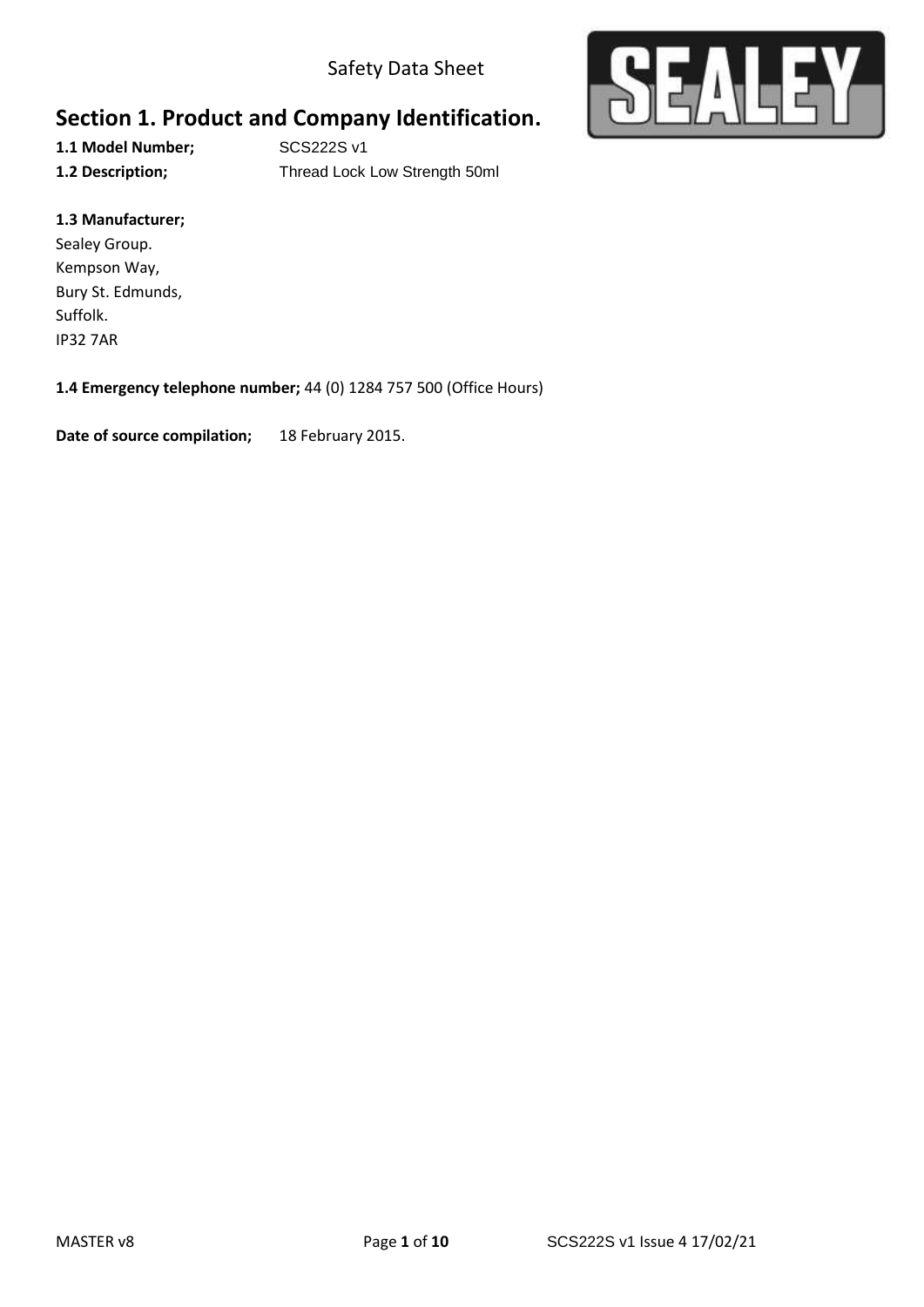

# **Section 2. Hazards Identification.**

**2.1** Classification of the substance or mixture. Irritating to eyes, respiratory system and skin.

**2.2** Label elements. **Hazard pictogram(s)**



**Signal Word.** Warning

#### **Hazard statements;**

H315 Causes skin irritation. H319 Causes serious eye irritation.

H335 May cause respiratory irritation.

#### **Precautionary statements;**

P261: Avoid breathing vapours.

P264: Wash contaminated skin thoroughly after handling.

P280: Wear protective gloves/protective clothing/eye protection/face protection.

P271: Use only outdoors or in a well-ventilated area.

P302+352: IF ON SKIN: Wash with plenty of soap and water.

P304+340: IF INHALED: Remove victim to fresh air and keep at rest in a position comfortable for breathing. P305+351+338: IF IN EYES: Rinse cautiously with water for several minutes. Remove contact lenses, if present and easy to do. Continue rinsing.

P312: Call a POISON CENTER or doctor if you feel unwell.

P332+313: If skin irritation occurs: Get medical advice/attention.

P337+313: If eye irritation persists: Get medical advice/attention.

P501: Dispose of contents/container to comply with Local, National and International regulations.

**2.3** Other hazards.

No data available.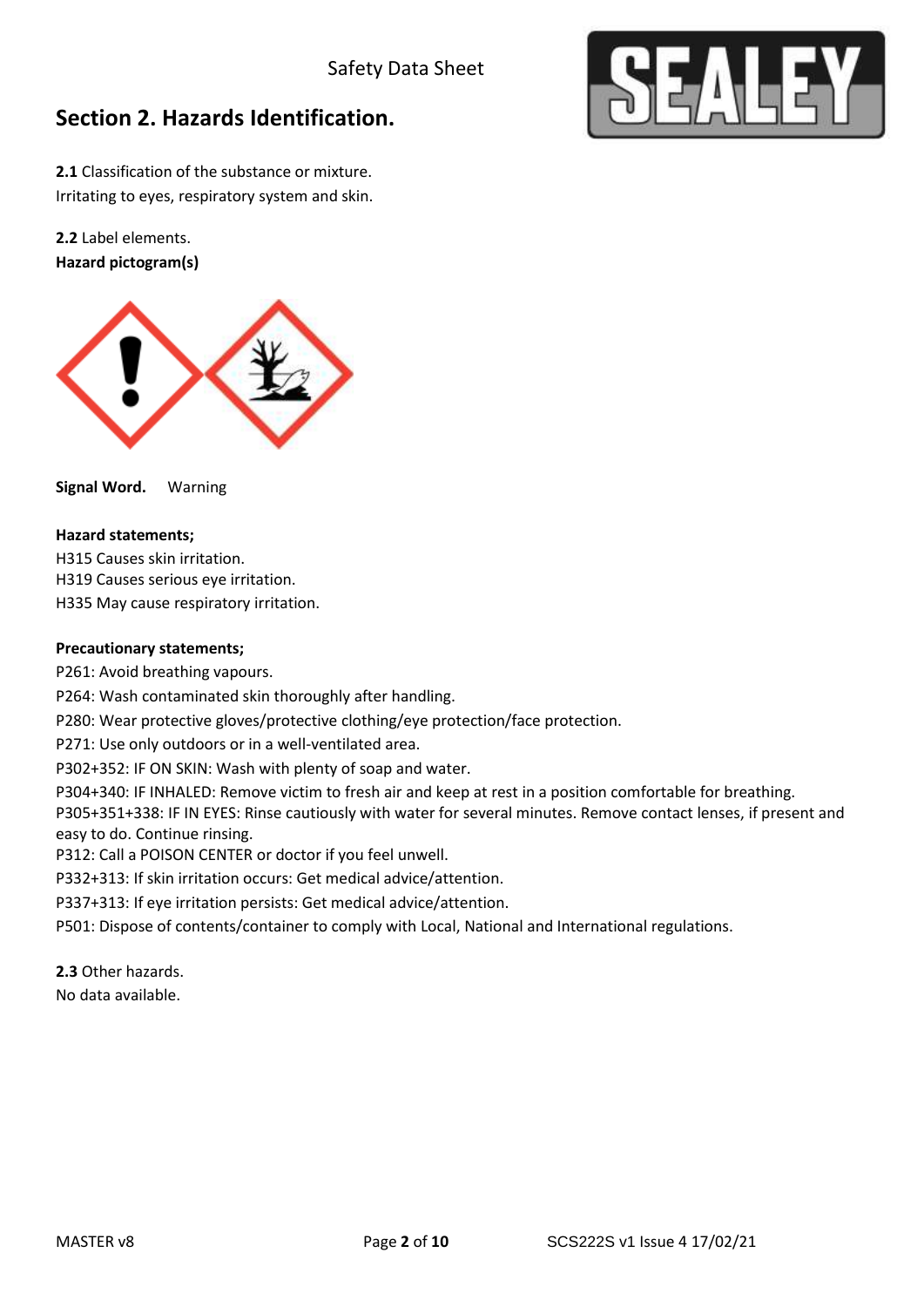

## **Section 3. Substances.**

|                                      |             |                          | <b>Classification</b>     |                          |  |
|--------------------------------------|-------------|--------------------------|---------------------------|--------------------------|--|
| <b>3.1 Chemical Name (substance)</b> | 3.1 CAS No. | <b>3.2 Concentration</b> | <b>Hazard Class &amp;</b> | Hazard                   |  |
|                                      |             | Weight                   | <b>Category Code</b>      | Statements <sup>1</sup>  |  |
|                                      |             |                          |                           |                          |  |
| Methacrylic Diester of               | 25852-47-5  | $30 - 50%$               | STOT SE 3                 | H335                     |  |
| Polyethylene Glycol                  |             |                          | Eye Irrit. 2              | H319                     |  |
|                                      |             |                          | Skin Irrit. 2             | H315                     |  |
| Polyethylene Glycol Bis(2-           | 18268-70-7  | 10 - 30%                 |                           |                          |  |
| Ethylexyl) Ether                     |             |                          |                           |                          |  |
| Cumene Hydroperoxide                 | 80-15-9     | $1 - 10%$                | Org. Perox. E             | H <sub>242</sub>         |  |
|                                      |             |                          | Acute Tox. 3              | H331                     |  |
|                                      |             |                          | Acute Tox. 4              | H312                     |  |
|                                      |             |                          | Acute Tox. 4              | H302                     |  |
|                                      |             |                          | STOT RE 2                 | H373                     |  |
|                                      |             |                          | Skin Corr. 1B             | H314                     |  |
|                                      |             |                          | <b>Aquatic Chronic 2</b>  | H411                     |  |
| <b>Titanium Dioxide</b>              | 13463-67-7  | $1 - 10%$                | $\blacksquare$            | $\overline{\phantom{0}}$ |  |
| Methanol                             | 67-56-1     | $< 1\%$                  | Flam. Liq. 2              | H225                     |  |
|                                      |             |                          | Acute Tox. 3              | H331                     |  |
|                                      |             |                          | Acute Tox. 3              | H311                     |  |
|                                      |             |                          | Acute Tox. 3              | H301                     |  |
|                                      |             |                          | <b>STOT SE 1</b>          | H370                     |  |

1 For full text of Phrases and Statements, see Section 16.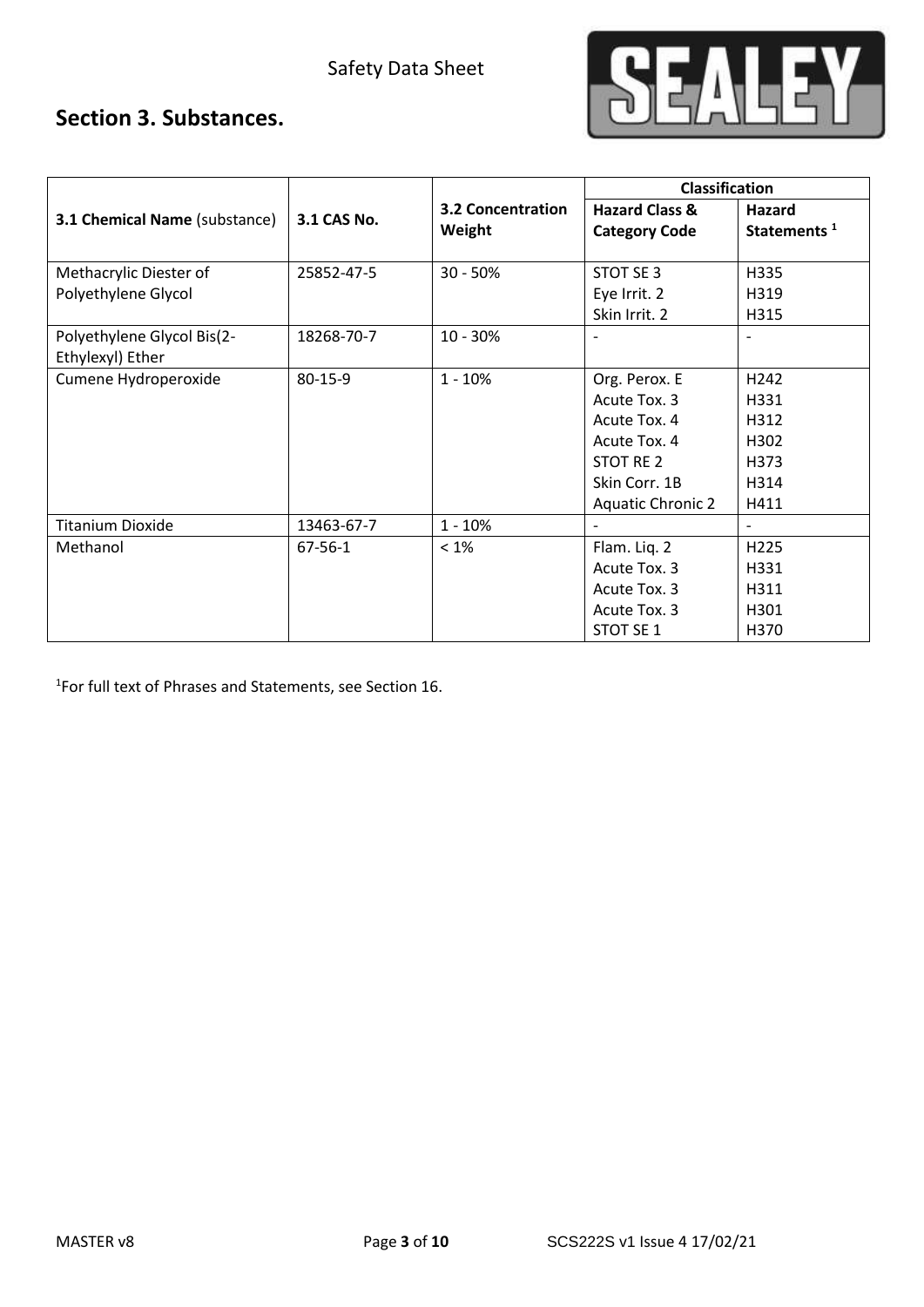### Safety Data Sheet



### **Section 4. First Aid Measures.**

#### **4.1** Description of first aid measures

#### **Inhalation**

Remove casualty from exposure ensuring one's own safety whilst doing so. Get medical attention if any discomfort continues.

#### **Skin Contact**

Remove all contaminated clothes and footwear immediately unless stuck to skin. Wash immediately with plenty of soap and water.

#### **Eye Contact**

Rinse cautiously with water for several minutes. Remove contact lenses, if present and easy to do. Continue rinsing. Get medical attention if any discomfort continues.

#### **Ingestion**

Wash out mouth with water. Get medical attention if any discomfort continues.

**4.2.** Most important symptoms and effects, both acute and delayed No data available.

**4.3.** Indication of any immediate medical attention and special treatment needed

**Skin contact** There may be irritation and redness at the site of contact. **Eye contact** There may be irritation and redness. The eyes may water profusely. **Ingestion** There may be soreness and redness of the mouth and throat. **Inhalation** There may be irritation of the throat with a feeling of tightness in the chest. Exposure may cause coughing or wheezing.

**Delayed / immediate effects:** Immediate effects can be expected after short-term exposure.

### **Section 5. Fire Fighting Measures.**

**5.1.** Extinguishing media Suitable extinguishing media for the surrounding fire should be used. Use water spray to cool containers.

**5.2.** Special hazards arising from the substance or mixture Toxic fumes released during combustion.

**5.3.** Advice for fire-fighters Wear self-contained breathing apparatus. Wear protective clothing to prevent contact with skin and eyes.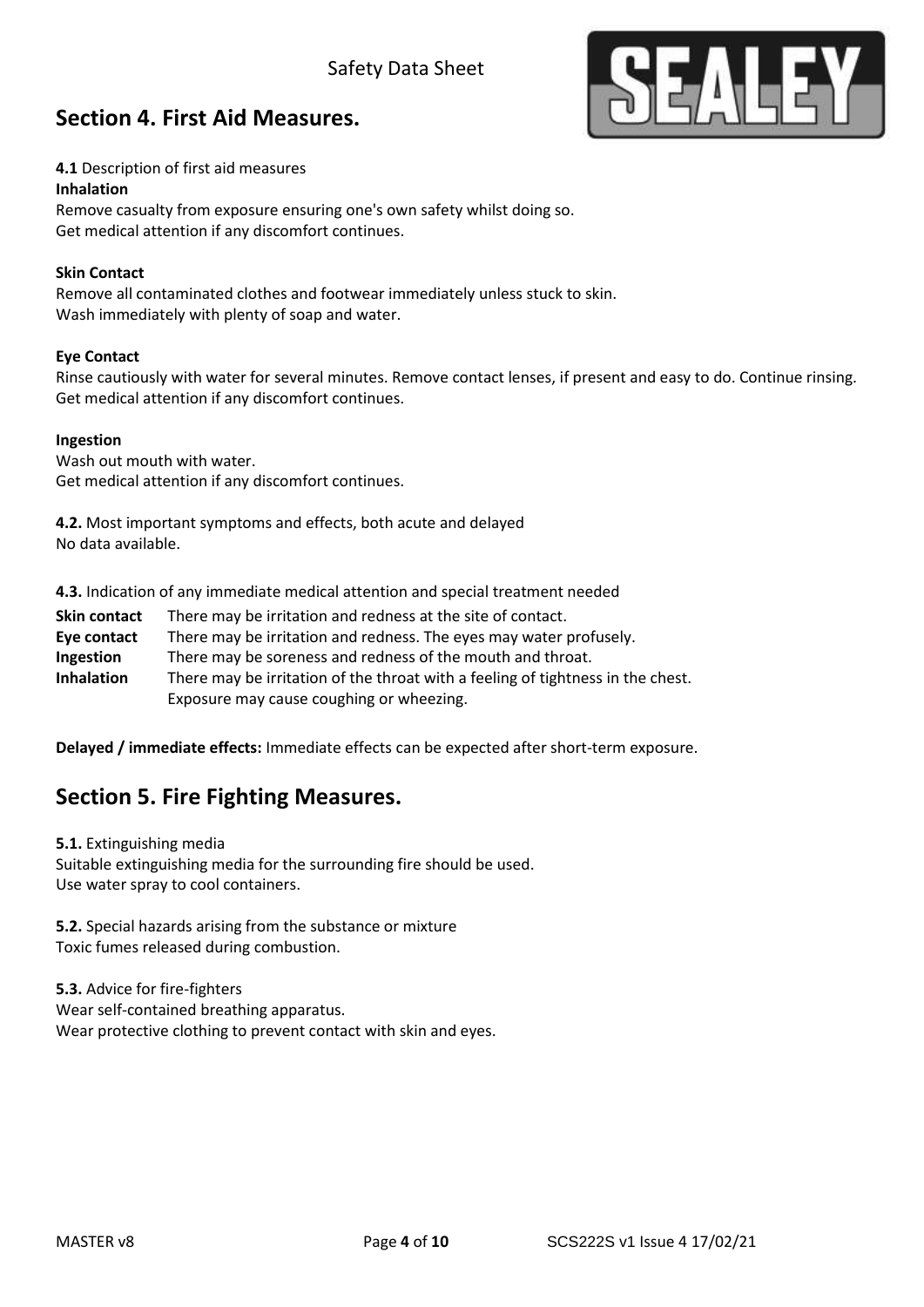# **Section 6. Accidental Release Measures.**



Mark out the contaminated area with signs and prevent access to unauthorised personnel. Turn leaking containers leak-side up to prevent the escape of liquid.

**6.2.** Environmental precautions Do not discharge into drains, rivers or watercourses. Contain the spillage using bunding.

**6.3.** Methods and material for containment and cleaning up No data available.

**6.4.** Reference to other sections See Section 7 for information on Safe Handling See Section 8 for information of Personal Protective Equipment. See Section 13 for information on disposal.

## **Section 7. Handling and Storage.**

**7.1.** Precautions for safe handling Avoid direct contact with the substance. Ensure there is sufficient ventilation of the area. Do not handle in a confined space. Avoid the formation or spread of mists in the air.

**7.2.** Conditions for safe storage, including any incompatibilities Store in cool, well- ventilated area. Keep container tightly closed.

**7.3.** Specific end use(s) Intended for use as Thread Lock, Model Number identified in 1.1 with Description stated in 1.2.

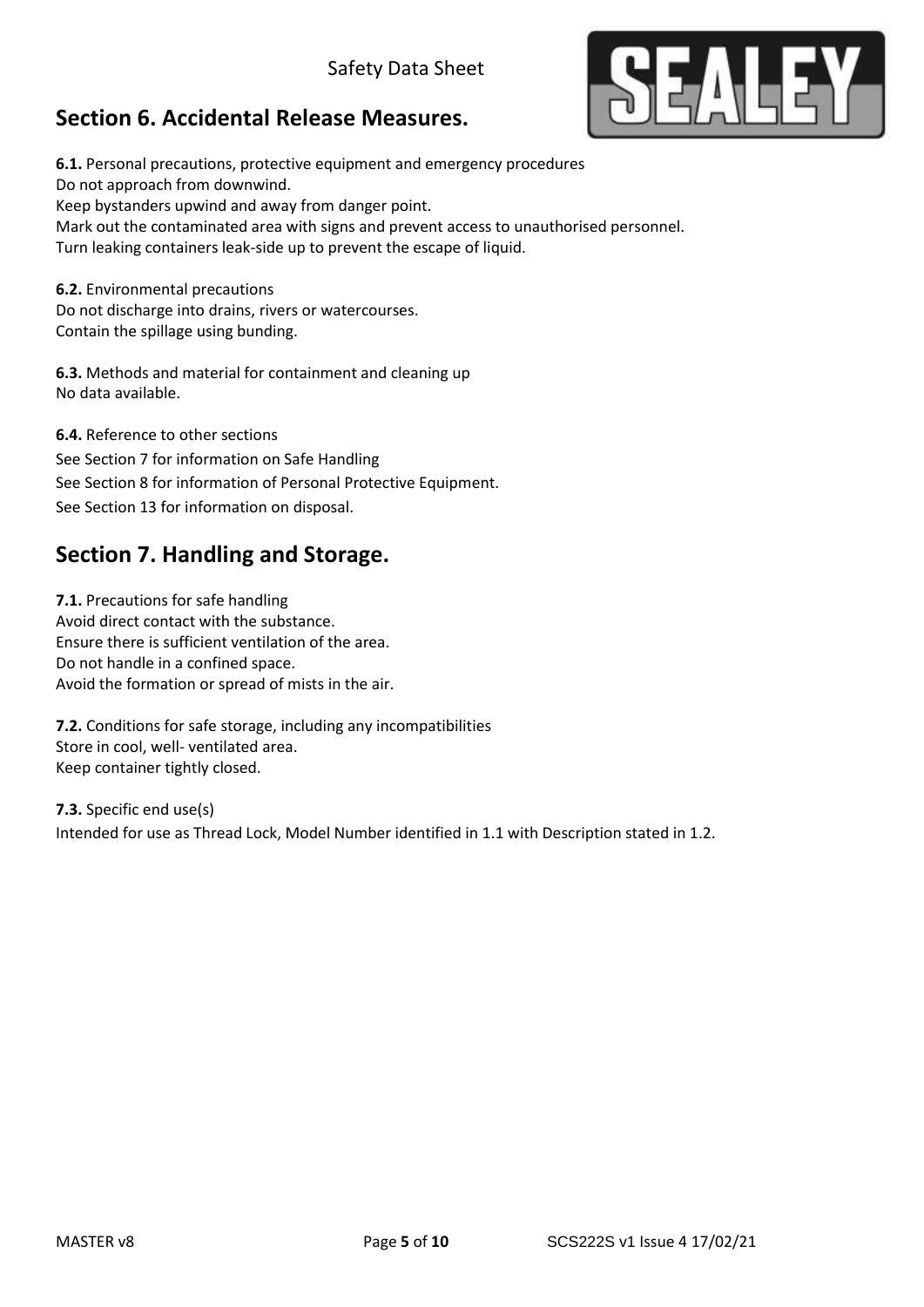

# **Section 8. Exposure Controls/Personal Protection.**

#### **8.1.** Control parameters

Workplace exposure limits.

|                                  |            |                          | Workplace exposure limit. |                          |                   |
|----------------------------------|------------|--------------------------|---------------------------|--------------------------|-------------------|
| Substance                        | CAS number | Long term.               |                           | Short term.              |                   |
|                                  |            | ppm                      | mg.m <sup>3</sup>         | ppm                      | mg.m <sup>3</sup> |
| Titanium Dioxide total inhalable | 13463-67-7 |                          | 10                        | $\overline{\phantom{0}}$ |                   |
| Titanium Dioxide respirable      |            | $\overline{\phantom{0}}$ | 4                         | $\overline{\phantom{0}}$ |                   |
| Methanol                         | 67-56-1    | 200                      | 266                       | 250                      | 333               |

#### **8.2.** Exposure controls

#### **Appropriate Engineering Controls**

Use only outdoors or in a well-ventilated area.

#### **Eye/Face Protection**

Safety glasses with side shields or chemical safety goggles. Ensure eye bath is to hand.

#### **Skin Protection**

EN 374 Chemical resistant protective gloves. Wear suitable protective clothing.

#### **Respiratory Protection**

Avoid breathing vapours. Self-contained breathing apparatus must be available in case of emergency.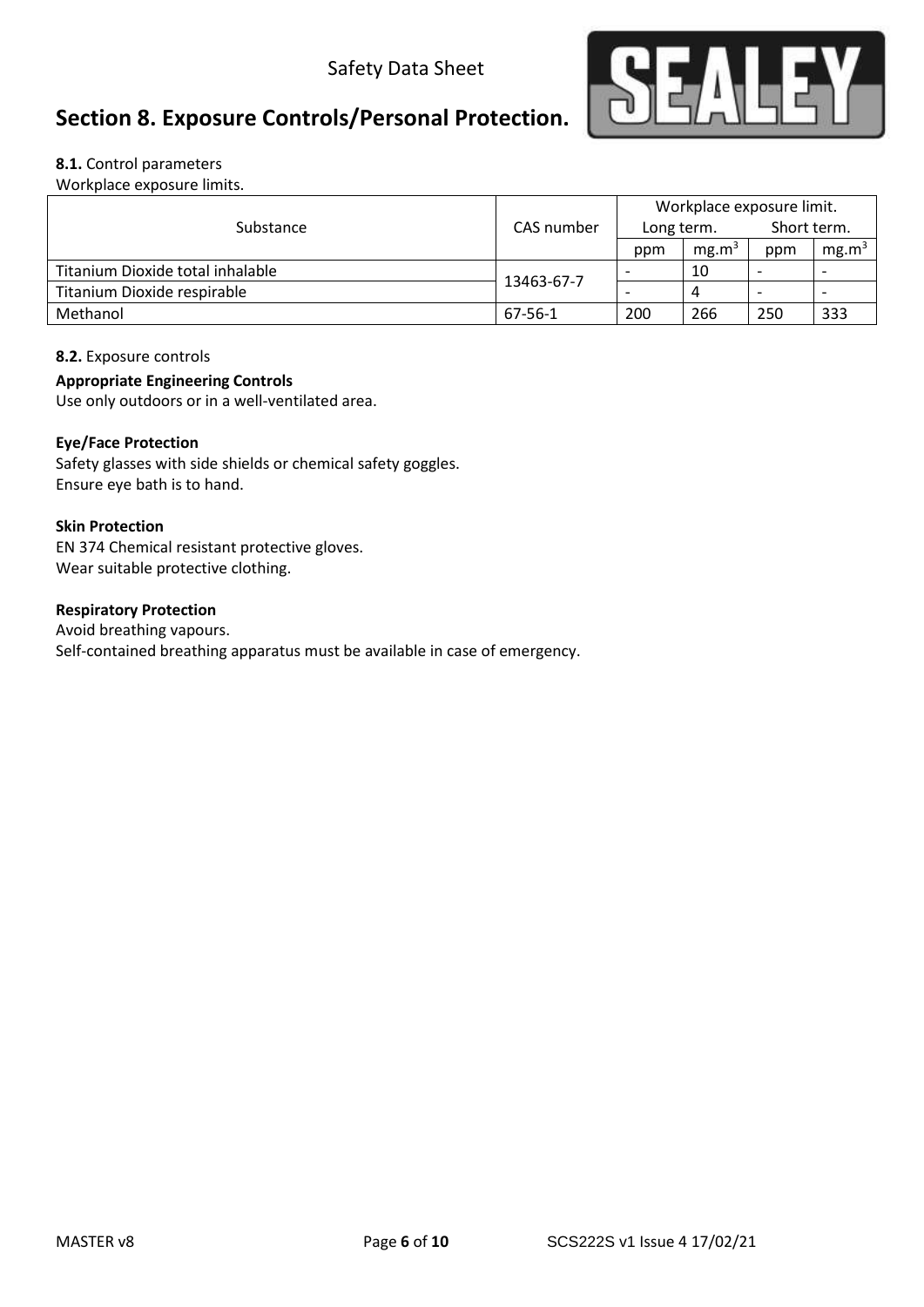

# **Section 9. Physical and Chemical Properties.**

**9.1.** Information on basic physical and chemical properties

**The following information is not a technical specification or sales specification.**

| (a) Appearance:                                   | White liquid.       |
|---------------------------------------------------|---------------------|
| (b) Odour:                                        | Barely perceptible. |
| (c) Odour threshold;                              | No data available.  |
| $(d)$ pH:                                         | Not relevant.       |
| (e) Melting point/freezing point;                 | Not relevant.       |
| (f) Initial boiling point and boiling range;      | > 35 °C             |
| (g) Flash point;                                  | $>93$ °C            |
| (h) Evaporation rate;                             | No data available.  |
| (i) Flammability (solid, gas);                    | No data available.  |
| (j) Upper/lower flammability or explosive limits; | No data available.  |
| (k) Vapour pressure;                              | $\leq$ 666.6        |
| (I) Vapour density;                               | No data available.  |
| (m) Relative density;                             | 1.17                |
| (n) Solubility(ies);                              | Insoluble in water. |
| (o) Partition coefficient: n-octanol/water;       | No data available.  |
| (p) Auto-ignition temperature;                    | No data available.  |
| (q) Decomposition temperature;                    | No data available.  |
| (r) Viscosity;                                    | No data available.  |
| (s) Explosive properties;                         | No data available.  |
| (t) Oxidising properties.                         | No data available.  |
| <b>9.2</b> Other information                      | No data available.  |

## **Section 10. Stability and Reactivity.**

**10.2.** Chemical stability **10.2.** Chemical stability

**10.4.** Conditions to avoid **Heat 10.5.** Incompatible materials **10.5.** Strong oxidising agents. Strong acids. **10.6.** Hazardous decomposition products In combustion emits toxic fumes.

**10.1.** Reactivity **10.1.** Reactivity **10.1.** Reactivity

**10.3.** Possibility of hazardous reactions **Hazardous reactions will not occur under normal transport** storage conditions. Decomposition may occur on exposure to conditions or materials listed below.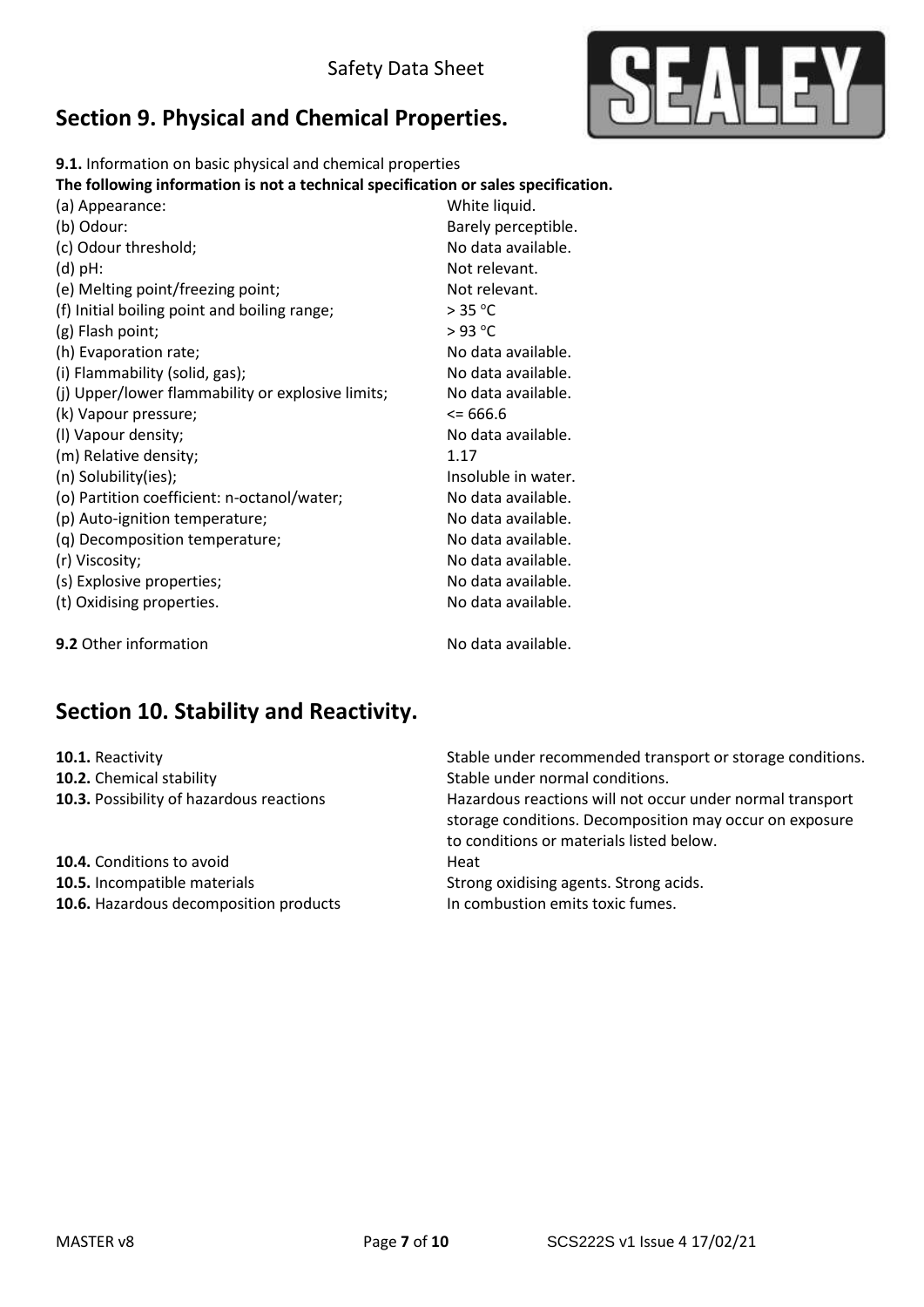### Safety Data Sheet



### **Section 11. Toxicological Information.**

**11.1.** Information on toxicological effects Hazardous Ingredients: CUMENE HYDROPEROXIDE

| ORL | <b>MUS</b> | LDLO |     | gm/kg |
|-----|------------|------|-----|-------|
| ORL | <b>RAT</b> | LD50 | 382 | mg/kg |
| SCU | Rat        | LD50 | 382 | mg/kg |

#### Methanol

| <b>IVN</b> | <b>RAT</b> | LD50 | 7121<br>لادبك | mg/kg |
|------------|------------|------|---------------|-------|
| ORL        | <b>MUS</b> | LD50 | 7300          | mg/kg |
| ORL        | <b>RAT</b> | LD50 | 5628          | mg/kg |

Opt - Optical Inh - Inhalation Drm - Dermal

#### **Relevant effects for mixture:**

| Effect<br>___ | 'oute                | <b>Basis</b>                                   |
|---------------|----------------------|------------------------------------------------|
| __            | ר ORM<br>INI<br>י טו | calculated<br>.<br><b>Tialed</b><br>uous<br>٦d |

#### **Symptoms / routes of exposure**

**Skin contact:** There may be irritation and redness at the site of contact.

**Eye contact:** There may be irritation and redness. The eyes may water profusely.

**Ingestion:** There may be soreness and redness of the mouth and throat.

**Inhalation:** There may be irritation of the throat with a feeling of tightness in the chest. Exposure may cause coughing or wheezing.

**Delayed / immediate effects:** Immediate effects can be expected after short-term exposure.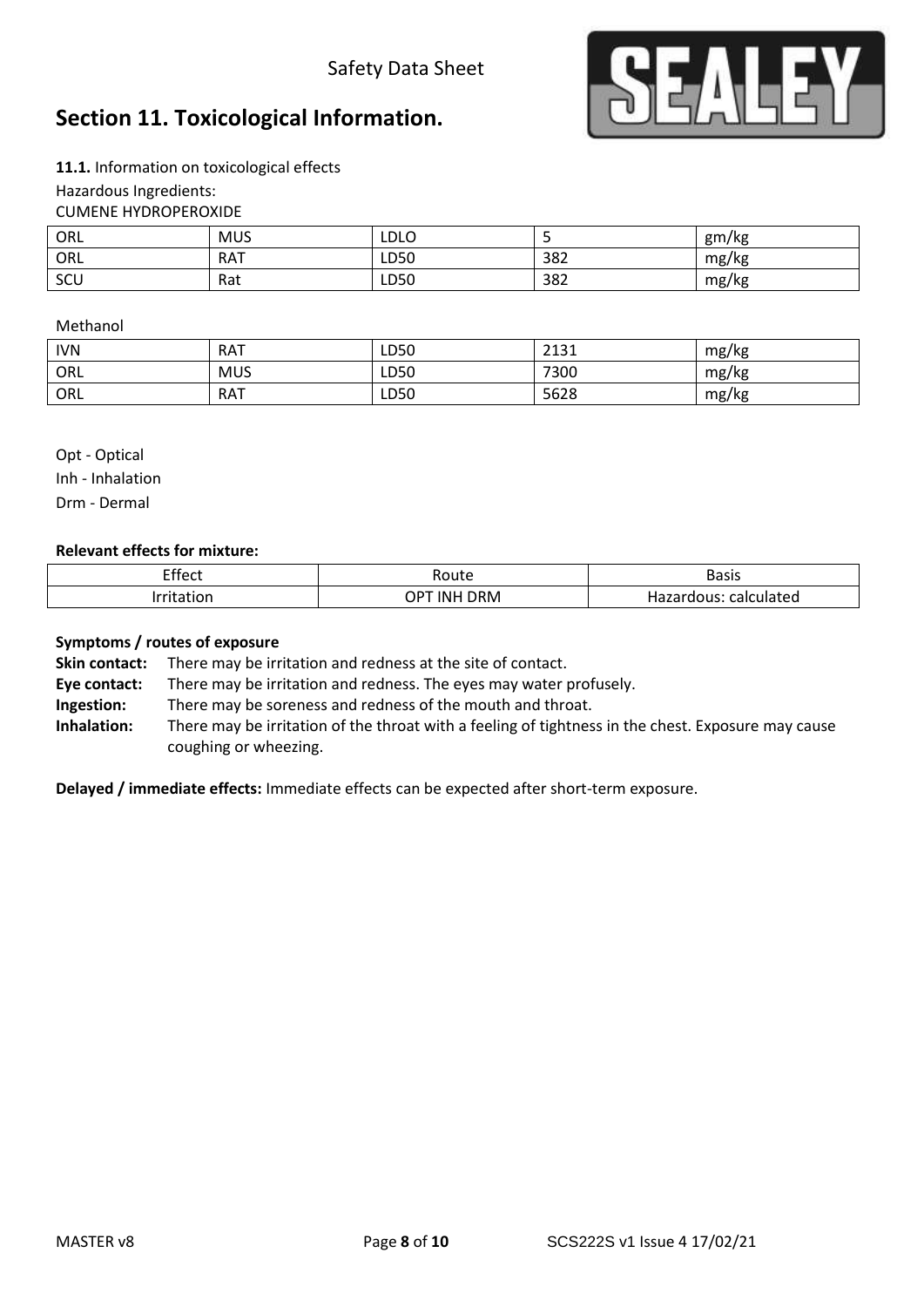## **Section 12. Ecological Information.**



| Hazardous ingredients               |          |                    |           |
|-------------------------------------|----------|--------------------|-----------|
| <b>TITANIUM DIOXIDE</b>             |          |                    |           |
| <b>FISH</b>                         | 96H LC50 | 1000000            | $\mu$ g/l |
|                                     |          |                    |           |
| 12.2. Persistence and degradability |          | No data available. |           |
| 12.3. Bioaccumulative potential     |          | No data available. |           |

12.6. Other adverse effects No data available.

12.4. Mobility in soil and the No data available. 12.5. Results of PBT and vPvB assessment This product is not identified as a PBT/vPvB substance.

### **Section 13. Disposal Considerations.**

**13.1.** Waste treatment methods

Dispose of in accordance with local authority regulations.

### **Section 14. Transport Information.**

| ADR. International Carriage of Dangerous Goods by Road. |
|---------------------------------------------------------|
|---------------------------------------------------------|

| <b>UN 3082</b>                                        |
|-------------------------------------------------------|
| Environmentally hazardous substance, liquid, n.o.s    |
| (Cumene Hydroperoxide)                                |
| 9                                                     |
| III                                                   |
| Toxic to aquatic organisms with long lasting effects. |
| No special precautions necessary.                     |
|                                                       |
| <b>UN 3082</b>                                        |
| Environmentally hazardous substance, liquid, n.o.s.   |
| (Cumene Hydroperoxide)                                |
| 9                                                     |
| $\mathbf{III}$                                        |
| Toxic to aquatic organisms with long lasting effects  |
| No special precautions necessary.                     |
| <b>IMDG. International Maritime Dangerous Goods.</b>  |
| <b>UN 3082</b>                                        |
| Environmentally hazardous substance, liquid, n.o.s    |
| (Cumene Hydroperoxide)                                |
| 9                                                     |
| $\mathbf{III}$                                        |
| Toxic to aquatic organisms with long lasting effects. |
| No special precautions necessary.                     |
| Bulk transport is not applicable to this product      |
|                                                       |